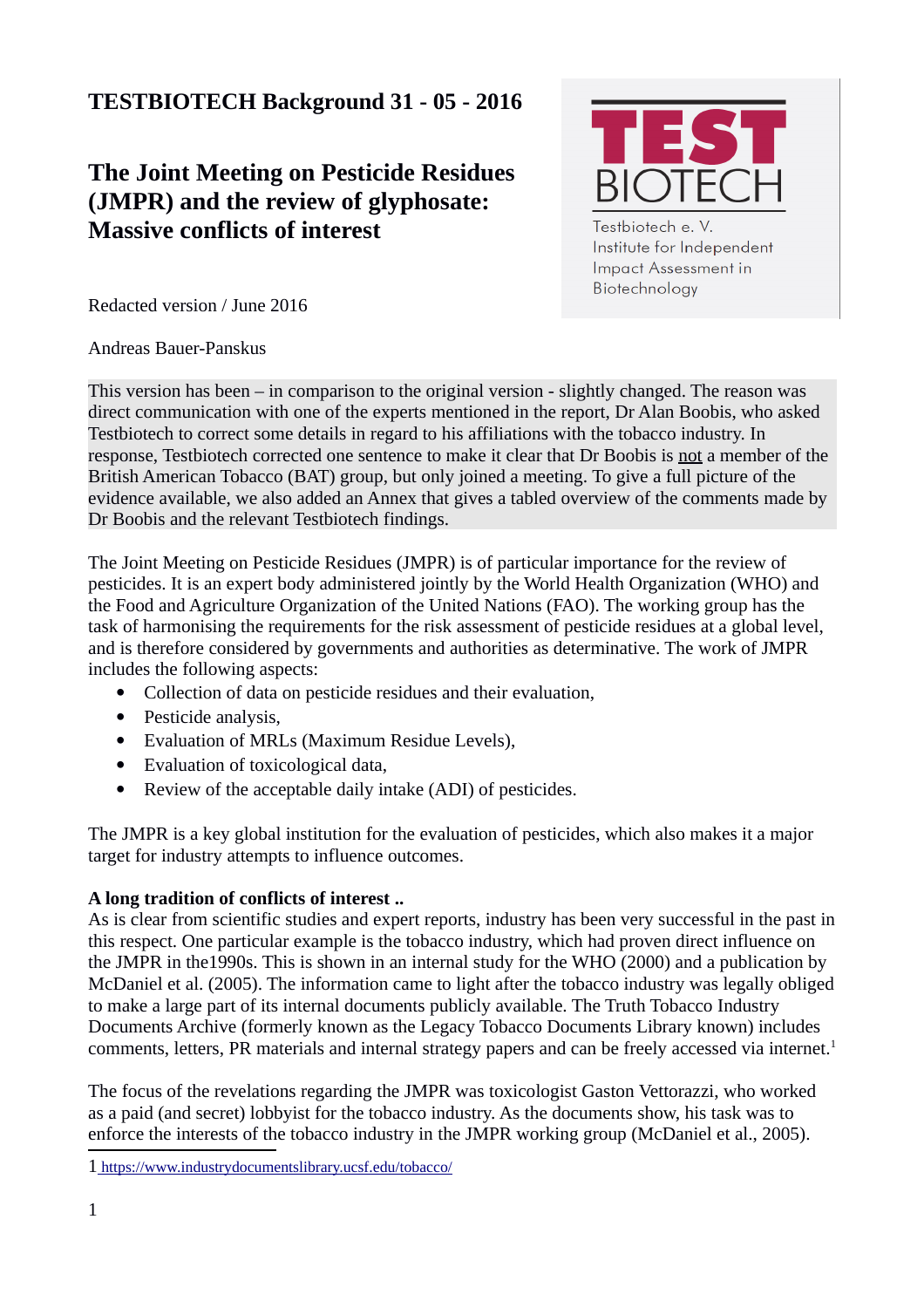Vettorazzi was especially hired to ensure that the JMPR did not declare a fungicide used in tobacco cultivation as carcinogenic. According to the WHO authors and McDaniel et al., he fulfilled his mission to the full satisfaction of tobacco industry. Therefore, in the 2000 WHO study, it was concluded that the World Health Organization should strengthen its policy on conflicts of interest.

"To restore credibility and to prevent future occurrences of similar attacks on standardsetting activities, the committee of experts did Believes WHO must reform its approach to conflict of interest and Provide strong guidance walls reinforcement for ethical standards."

There were certainly enough reasons for a drastic tightening of the rules on conflicts of interest, since there were also other experts who belonged to the JMPR in the 1990s working secretly for the tobacco industry. One of these experts was Joseph Borzelleca, a now retired professor at Virginia Commonwealth University, who worked as a lobbyist and contract researcher for the US tobacco industry. He was also a member of the "Tobacco Research Scientific Advisory Board" of the tobacco industry and member of the scientific advisory board of Philip Morris (Wertz et al., [2](#page-1-0)011).<sup>2</sup> According to Wertz et al., the Truth Tobacco Industry Documents Archive contains thousands of documents related to Joseph Borzelleca. Interestingly, both Joseph Borzelleca and Gaston Vettorazzi both had affiliations with the International Life Sciences Institute (ILSI), which is also involved in current conflicts of interest at the JMPR (see below). For example, Borzelleca was a member of the Board of Directors at ILSI.<sup>[3](#page-1-1)</sup>

## **The JMPR, Germany and glyphosate**

The JMPR has already assessed the active ingredient glyphosate several times (for example in 2004 and 2011). As shown in a report published by Friends of the Earth Germany  $(BUND)$ ,<sup>[4](#page-1-2)</sup> these assessments were carried out by experts at the German Federal Institute for Risk Assessment (BfR). German authorities played an important role in both the first registration of glyphosate in the EU (in the late 1990s) and in the current re-registration process. In both authorisation processes, Germany served as a so-called rapporteur and delivered the first draft regarding the risk assessment of glyphosate. The dual role of the experts at national, EU and international level represent a clear conflict of interest.

It has long been recognised that the German Federal Institute for Risk Assessment (BfR) has, at times, several experts in the JMPR. Rudolph Pfeil, who worked together with ILSI-affiliated Vicki Dellarco on the glyphosate assessment in 2011, and Christian Sieke are two BfR experts involved in the work of the JMPR. Previous to this, Roland Solecki, the current head of the BfR pesticide department, was actively involved with the JMPR from 1998 until 2013, as was Ursula Banasiak from around 1994 until 2014. This means that BfR experts, apart from their role in assessing glyphosate in the EU, probably also had an ongoing involvement in the international assessment of the pesticide.

As is apparent from the BUND report, the JMPR is also responsible for the unusually high limit for glyphosate residues in genetically engineered, glyphosate-resistant soybeans. Shortly before the launch of the soybeans produced by Monsanto, JMPR suggested raising the maximum residue level to  $20mg / kg.<sup>5</sup>$  $20mg / kg.<sup>5</sup>$  $20mg / kg.<sup>5</sup>$ 

<span id="page-1-1"></span>3 <http://www.fda.gov/ucm/groups/fdagov-public/@fdagov-foods-gen/documents/document/ucm266316.pdf>

<span id="page-1-2"></span>4 <http://www.bund.net/pdf/glyphosat-studie>

<span id="page-1-0"></span><sup>2</sup> See also:<http://www.nationofchange.org/2015/04/16/food-safety-scientists-have-ties-to-big-tobacco/>

<span id="page-1-3"></span><sup>5</sup> [http://www.fao.org/fileadmin/templates/agphome/documents/Pests\\_Pesticides/JMPR/Reports\\_1991-](http://www.fao.org/fileadmin/templates/agphome/documents/Pests_Pesticides/JMPR/Reports_1991-2006/Report1994.pdf) [2006/Report1994.pdf](http://www.fao.org/fileadmin/templates/agphome/documents/Pests_Pesticides/JMPR/Reports_1991-2006/Report1994.pdf)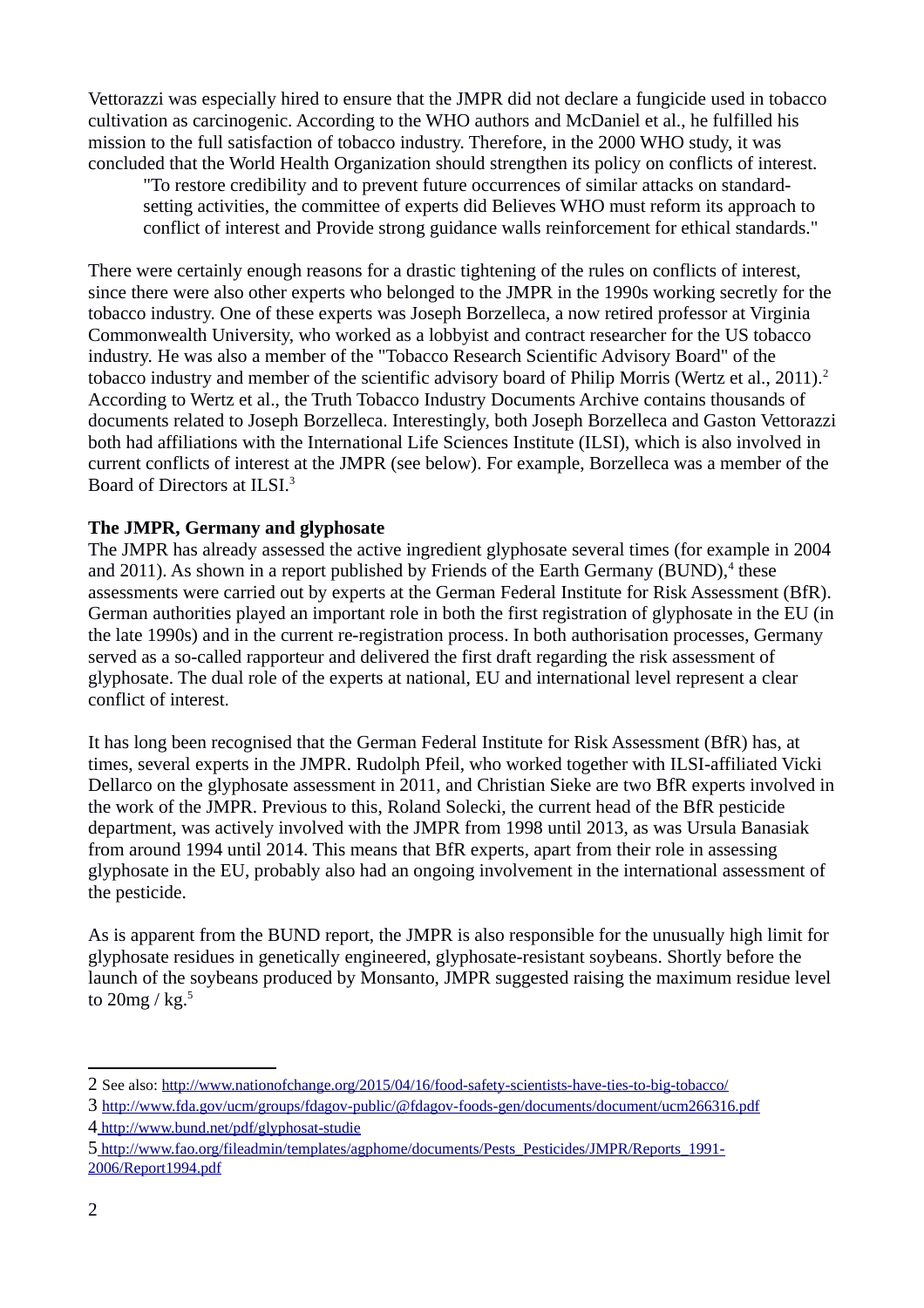### **Recent conflicts of interest: Alan Boobis, Angelo Moretto, ILSI, and glyphosate**

In May 201[6](#page-2-0), the JMPR published an updated risk assessment on the active substance glyphosate.<sup>6</sup> The JMPR came to the conclusion that an increased cancer risk for humans is unlikely ("glyphosate is unlikely to pose a carcinogenic risk to humans from exposure through the diet"). This constitutes JMPR support for the conclusions of the European Food Safety Authority and the German Federal Institute for Risk Assessment (BfR), which are the basis for the current proposal of the European Commission to continue with the authorisation of glyphosate in Europe. The WHO Cancer Agency IARC had previously rated glyphosate as "probably carcinogenic".[7](#page-2-1)

This time several experts with close ties to industry were involved with the current JMPR reevaluation of glyphosate. These include the British pharmacologist Alan Boobis and the Italian toxicologist Angelo Moretto. For many years, Alan Boobis was one of the most influential figures within the European Food Safety Authority EFSA. He was the author of guidelines for the development of test criteria, and was a member of EFSA expert committees, task forces and working groups. In the course of a revision of EFSA rules on conflicts of interest, Boobis left the EFSA in 2012. $^8$  $^8$  Similarly, Moretto had to leave EFSA (already in 2011) due to undeclared interests. $^9$  $^9$ 

As the British newspaper the Guardian reports,<sup>[10](#page-2-4)</sup> both Boobis and Moretto hold high positions in the industry-funded think tank International Life Sciences Institute (ILSI). Major companies supporting ILSI include glyphosate producers such as Monsanto, Syngenta or Dow. In fact, Boobis' activities as a consultant for chemical and pharmaceutical companies have long been known.<sup>[11](#page-2-5)</sup> Both Boobis and Moretto belonged to the JMPR at the time (2004 to 2011), when the Panel first concluded on the safety of glyphosate.[12](#page-2-6)

Alan Boobis served as chairman of the JMPR glyphosate expert group, Angelo Moretto as rapporteur.<sup>[13](#page-2-7)</sup>

#### **Alan Boobis and the tobacco industry**

Further Testbiotech research shows that Alan Boobis has links with the tobacco industry (see, for example, Wertz et al., 2011).

According to documents from the Truth Tobacco Industry Documents Archive, Boobis is listed as a co-author of studies from the project "The In Vivo and In Vitro Analyses of the Biological Effects of Smoke-Related Chemicals" funded by the tobacco industry in the 1970s.<sup>[14](#page-2-8)</sup>

According to the tobacco industry documents, participation in this project, was not a one-off

<span id="page-2-0"></span><sup>6</sup> <http://www.who.int/entity/foodsafety/jmprsummary2016.pdf?ua=1>

<span id="page-2-1"></span><sup>7</sup> <http://monographs.iarc.fr/ENG/Monographs/vol112/mono112-09.pdf>

<span id="page-2-2"></span><sup>8</sup> [http://corporateeurope.org/sites/default/files/attachments/unhappy\\_meal\\_report\\_23\\_10\\_2013.pdf](http://corporateeurope.org/sites/default/files/attachments/unhappy_meal_report_23_10_2013.pdf)

<span id="page-2-3"></span><sup>9</sup> [http://earthopensource.org/earth-open-source-reports/europes-pesticide-and-food-safety-regulators-who-do-they](http://earthopensource.org/earth-open-source-reports/europes-pesticide-and-food-safety-regulators-who-do-they-work-for/)[work-for/](http://earthopensource.org/earth-open-source-reports/europes-pesticide-and-food-safety-regulators-who-do-they-work-for/)

<span id="page-2-4"></span><sup>10</sup> [www.theguardian.com/environment/2016/may/17/unwho-panel-in-conflict-of-interest-row-over-glyphosates-cancer](http://www.theguardian.com/environment/2016/may/17/unwho-panel-in-conflict-of-interest-row-over-glyphosates-cancer-risk?CMP=share_btn_tw)[risk?CMP=share\\_btn\\_tw](http://www.theguardian.com/environment/2016/may/17/unwho-panel-in-conflict-of-interest-row-over-glyphosates-cancer-risk?CMP=share_btn_tw)

<span id="page-2-5"></span><sup>11</sup> See for example: [www.ema.europa.eu/docs/en\\_GB/document\\_library/contacts/boobisa\\_DI.pdf,](http://www.ema.europa.eu/docs/en_GB/document_library/contacts/boobisa_DI.pdf)

<http://corporateeurope.org/food-and-agriculture/2016/05/busy-may-professor-boobis>

<span id="page-2-6"></span><sup>12</sup> <http://apps.who.int/pesticide-residues-jmpr-database/pesticide?name=GLYPHOSATE>

<span id="page-2-7"></span><sup>13</sup> http://www.who.int/foodsafety/faq/en/

<span id="page-2-8"></span><sup>14</sup> See for example: [https://www.industrydocumentslibrary.ucsf.edu/tobacco/docs/tnyv0215,](https://www.industrydocumentslibrary.ucsf.edu/tobacco/docs/tnyv0215) [https://www.industrydocumentslibrary.ucsf.edu/tobacco/docs/xlvf0040,](https://www.industrydocumentslibrary.ucsf.edu/tobacco/docs/xlvf0040) <https://www.industrydocumentslibrary.ucsf.edu/tobacco/docs/njyn0214>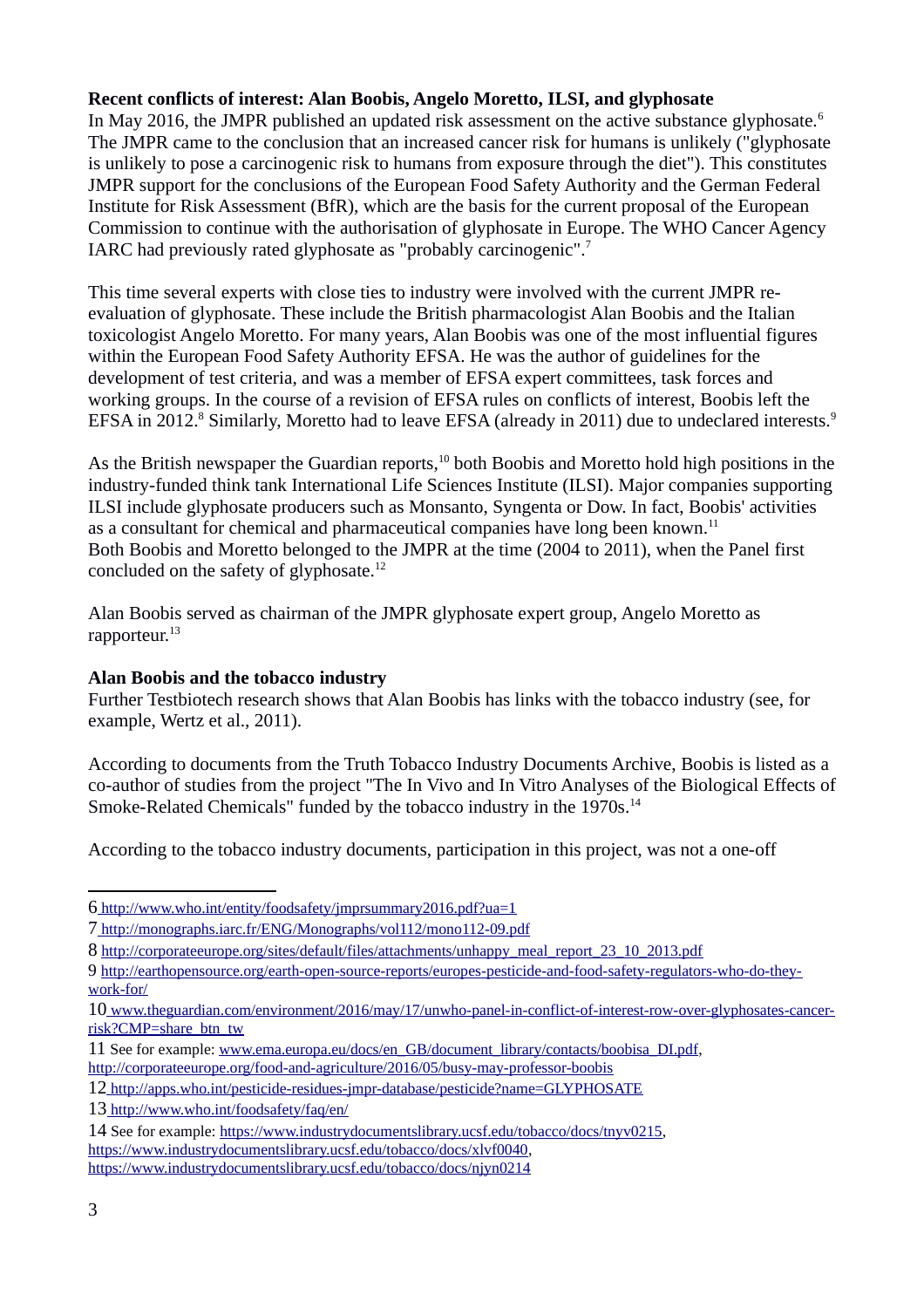mistake by a young scientist. In 2000, Boobis attended a meeting<sup>[15](#page-3-0)</sup> of a front group founded by the tobacco industry.[16](#page-3-1) The Risk Assessment Forum launched by British American Tobacco (BAT) was intended to support supposedly "healthier" cigarettes.<sup>[17](#page-3-2)</sup> However, the forum also had wider objectives. Several scientific publications (Smith et al, 2010; 2015) describe in detail how BAT and other corporations (very successfully) tried to steer the EU treaties in an industry-friendly direction with groups such as the "Risk Assessment Forum".<sup>[18](#page-3-3)</sup> Smith et al. (2010) draw the following conclusions from their investigations:

"Our findings suggest that BAT and its corporate allies have fundamentally altered the way in which all EU policy is made by making a business-oriented form of IA [Impact Assessment] mandatory. This increases the likelihood that the EU will produce policies that advance the interests of major corporations, including those that produce products damaging to health, rather than in the interests of its citizens."

There are also connections between Alan Boobis and the tobacco industry at an international level. For many years, Boobis was a member and even convenor<sup>[19](#page-3-4)</sup> of a DIN / ISO working group on tobacco products, which was, according to Bialous & Yach (2001), influenced by the tobacco industry (see also Grüning et al., 2011).

Other working group members also have a history of working for industry or industry-funded organisations. Some examples:

- David Eastmond: One of the experts with connections to the tobacco industry. According to information in the Tobacco Archive, he applied for tobacco industry funding for his research.[20](#page-3-5)
- Raymond Tice: An expert with ties to the International Life Sciences Institute (ILSI). For example, he co-authored a 2003 study commissioned by ILSI. $^{21}$  $^{21}$  $^{21}$
- Aldert Piersma: A long-term member of ILSI HESI developmental and reproductive toxicology technical committee.<sup>[22](#page-3-7)</sup>

## **Summary and conclusions**

In summary, considering the present findings on the connections that Alan Boobis, Angelo Moretto and others have to industry, it is highly disturbing that the Secretariat of the JMPR chose these experts for the working group on glyphosate. Obviously, there is still a lack of basic rules for dealing with conflicts of interest at the JMPR.

 The guidelines of the working group regarding conflicts of interest, which can be found in the "Guidance document for WHO monographers and reviewers" seem to be more or less meaningless because close ties to industry go largely unnoticed. $^{23}$  $^{23}$  $^{23}$ 

"In addition, the WHO Joint Secretary will ask if there are any compounds for which there is a conflict of interest, such that monographers should not be involved with a particular

<span id="page-3-1"></span><span id="page-3-0"></span><sup>15</sup>According to Mr, Boobis he just attended one meeting and was not a member (see Annex) 16 See for example: [https://www.industrydocumentslibrary.ucsf.edu/tobacco/docs/nljn0197,](https://www.industrydocumentslibrary.ucsf.edu/tobacco/docs/nljn0197) <https://www.industrydocumentslibrary.ucsf.edu/tobacco/docs/yrbk0206>

<span id="page-3-2"></span><sup>17</sup> Big tobacco distorted EU treaty, scientists say,<https://euobserver.com/economic/29252>

<span id="page-3-3"></span><sup>18</sup> <https://www.industrydocumentslibrary.ucsf.edu/tobacco/docs/tjkp0206>

<span id="page-3-4"></span><sup>19</sup> See for example:<https://www.industrydocumentslibrary.ucsf.edu/tobacco/docs/fsxb0150>

<span id="page-3-5"></span><sup>20</sup> [https://](https://www.industrydocumentslibrary.ucsf.edu/docs/#id=sfyc0000)[www.industrydocumentslibrary.ucsf.edu/docs/#id=ygbv0088,](https://www.industrydocumentslibrary.ucsf.edu/docs/#id=ygbv0088)

<https://www.industrydocumentslibrary.ucsf.edu/docs/#id=sfyc0000>

<span id="page-3-6"></span><sup>21</sup> <https://uncch.pure.elsevier.com/en/publications/the-use-of-non-tumor-data-in-cancer-risk-assessment-reflections-o>

<span id="page-3-7"></span><sup>22</sup> [www.ema.europa.eu/docs/en\\_GB/document\\_library/contacts/piersmaa\\_CV.pdf](http://www.ema.europa.eu/docs/en_GB/document_library/contacts/piersmaa_CV.pdf)

<span id="page-3-8"></span><sup>23</sup> [www.who.int/entity/foodsafety/areas\\_work/chemical-risks/jmpr\\_Guidance\\_Document\\_FINAL.pdf?ua=1](http://www.who.int/entity/foodsafety/areas_work/chemical-risks/jmpr_Guidance_Document_FINAL.pdf?ua=1)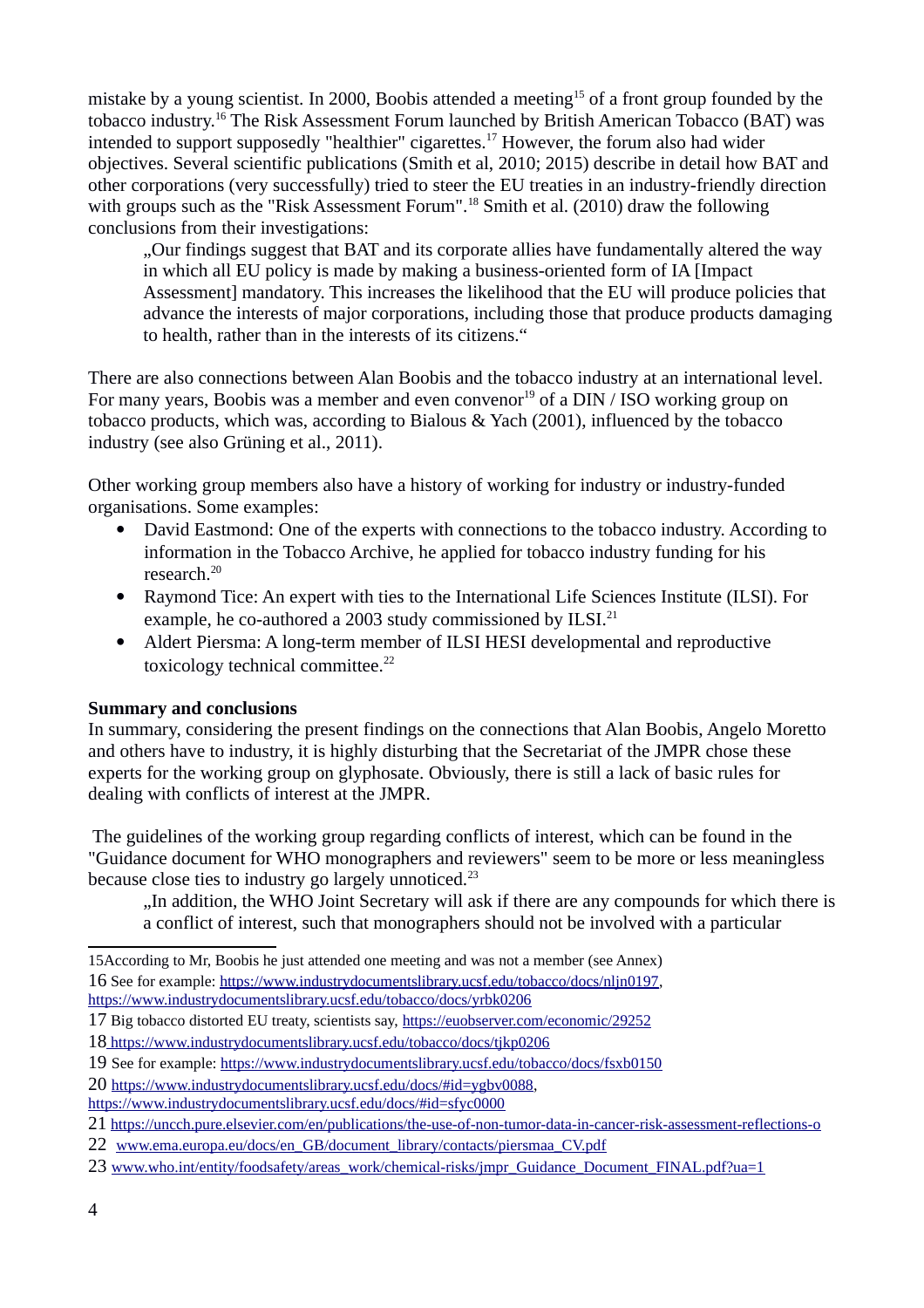compound. Such conflicts of interest include the following examples:

- Monographers have worked for or have an interest in the sponsoring company.
- Monographers have performed some of the studies to be evaluated.
- Monographers have recently been involved closely with preparing an evaluation of a compound for a national or another supranational body.

The last point is important as, although familiarity with a compound and the supporting data can make preparation of the monograph easier, there is the potential perception that the JMPR evaluation might not be entirely independent of the previous evaluation."

The deficiencies regarding JMPR standards for avoiding conflicts of interest are particularly evident in the statement in the JMPR monography for the year 2015. Apparently, no conflicts were identified:

.The Secretariat informed the Meeting that all experts participating in the 2015 JMPR had completed declaration-of-interest forms and that no conflicts had been identified. …."

Given the importance of the JMPR for the international assessment of pesticides, an update of the rules on conflicts of interest is essential, and should be implemented as soon as possible. Experts like Alan Boobis and Angelo Moretto, should not be granted access to the working group in future.

Given its past history of including experts secretly paid by industry, the JMPR should also clarify possible distortions in the evaluation of pesticides. In the case of Gaston Vettorazzi, the WHO has already shown that it can handle such cases.

## **Literature**

Bialous, S. A., & Yach, D. (2001) Whose standard is it, anyway? How the tobacco industry determines the International Organization for Standardization (ISO) standards for tobacco and tobacco products. Tobacco Control, 10(2): 96-104. <http://tobaccocontrol.bmj.com/content/10/2/96.short>

Grüning, T., Weishaar, H., Collin, J., & Gilmore, A.B. (2011) Tobacco industry attempts to influence and use the German government to undermine the WHO Framework Convention on Tobacco Control. Tobacco Control, tc-2010. <http://tobaccocontrol.bmj.com/content/early/2011/06/15/tc.2010.042093.short>

McDaniel, P.A., Solomon, G., Malone, R. E. (2005) The tobacco industry and pesticide regulations: case studies from tobacco industry archives. Environmental Health Perspectives, 113(12): 1659- 1665.<http://www.ncbi.nlm.nih.gov/pmc/articles/PMC1314901/>

Smith, K.E., Fooks, G., Collin, J., Weishaar, H., Mandal, S., Gilmore, A.B. (2010) Working the System" - British American Tobacco's Influence on the European Union Treaty and Its Implications for Policy: An Analysis of Internal Tobacco Industry Documents. PLoS Med 7(1): e1000202. <http://journals.plos.org/plosmedicine/article?id=10.1371/journal.pmed.1000202>

Smith, K.E., Fooks, G., Gilmore, A.B., Collin, J., & Weishaar, H. (2015) Corporate coalitions and policy making in the European Union: how and why British American Tobacco promoted "Better Regulation". Journal of health politics, policy and law, 40(2), 325-372. <http://www.ncbi.nlm.nih.gov/pmc/articles/PMC4668595/>

Wertz, M.S., Kyriss, T., Paranjape, S., Glantz, S.A. (2011) The toxic effects of cigarette additives.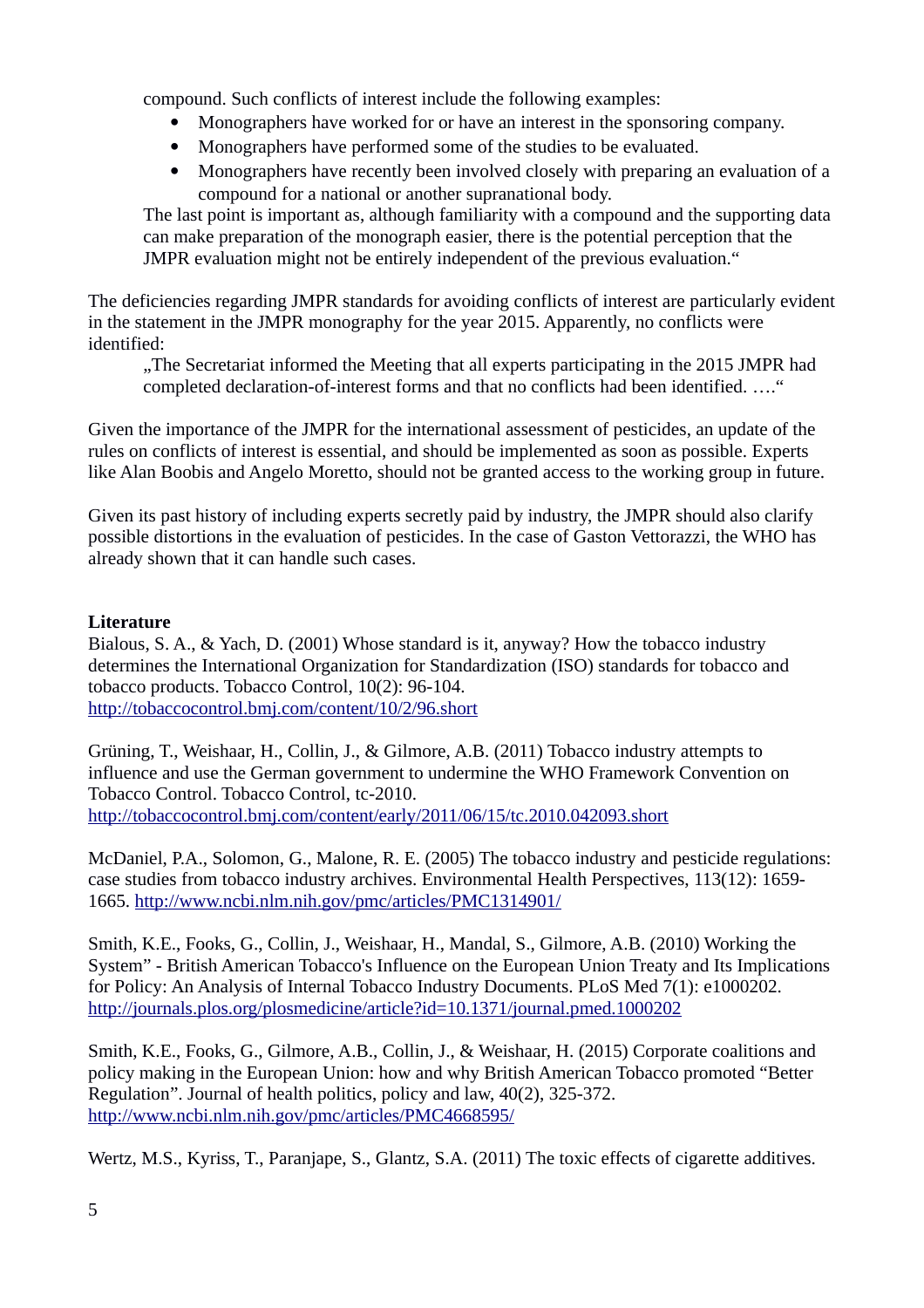Philip Morris' project mix reconsidered: an analysis of documents released through litigation. PLoS medicine, 8(12): e1001145. [http://www.plosmedicine.org/article/info%3Adoi](http://www.plosmedicine.org/article/info%3Adoi%2F10.1371%2Fjournal.pmed.1001145#pmed.1001145-Tong1) [%2F10.1371%2Fjournal.pmed.1001145#pmed.1001145-Tong1](http://www.plosmedicine.org/article/info%3Adoi%2F10.1371%2Fjournal.pmed.1001145#pmed.1001145-Tong1)

World Health Organization, Kessler, David A, Martiny, Anke, Zeltner, Thomas, Randera, Fazel. Tobacco Company Strategies to Undermine Tobacco Control Activities at the World Health Organization. 2000 July. British American Tobacco. <https://www.industrydocumentslibrary.ucsf.edu/tobacco/docs/fqky0202>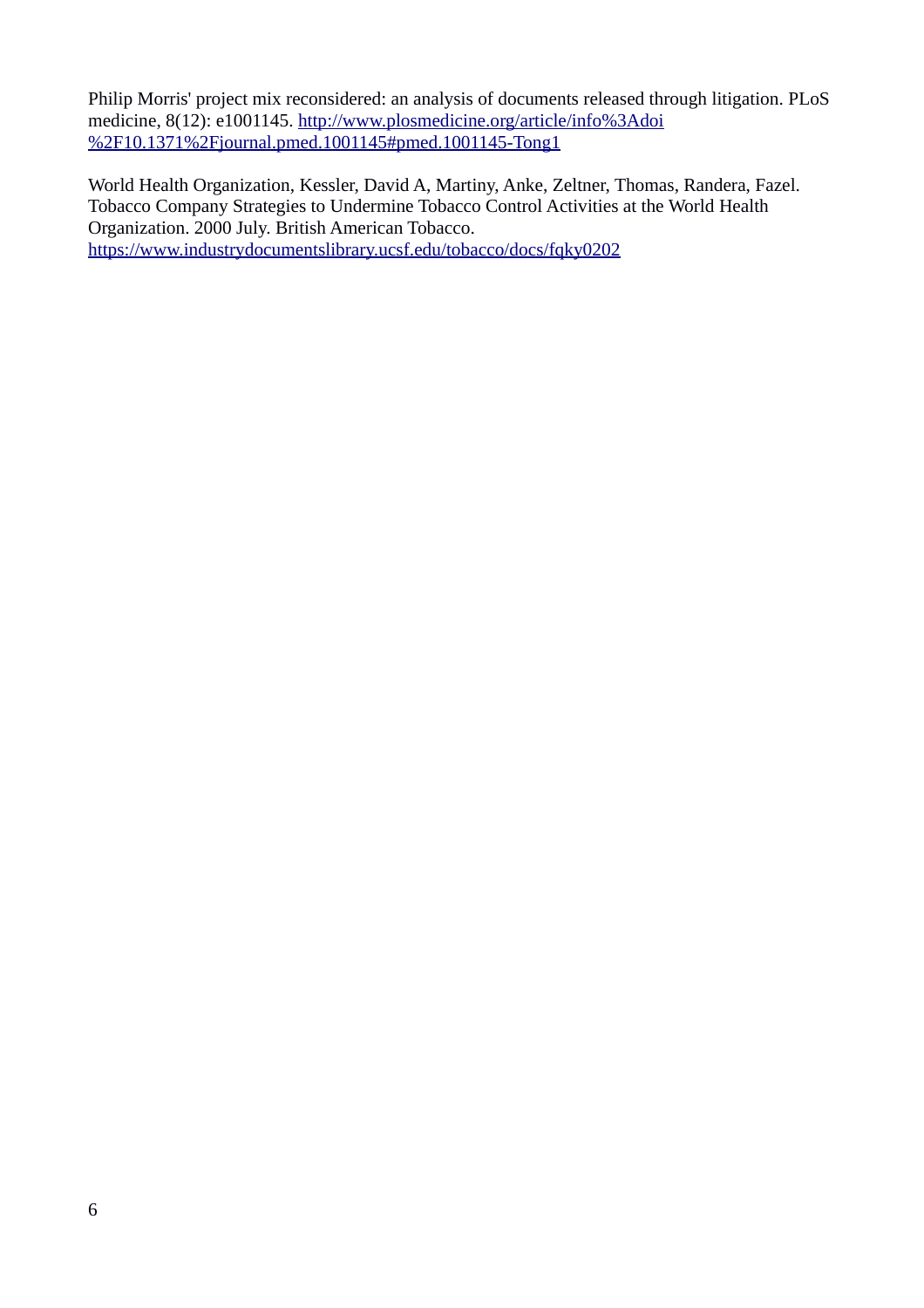| Testbiotech claim                                                                                                                                                                                                                                                                                                                                         | <b>Answer from Alan Boobis</b>                                                                                                                                                                                                                                                                                                                                                                                                                                                                                     | <b>Testbiotech answer to Alan Boobis</b>                                                                                                                                                                                                                                                                                                                                                                                                                                                                                                                                                                                                                                                                                                                                                                                                                                                                                                                                                                                                                                                                                                                                                                                                             |
|-----------------------------------------------------------------------------------------------------------------------------------------------------------------------------------------------------------------------------------------------------------------------------------------------------------------------------------------------------------|--------------------------------------------------------------------------------------------------------------------------------------------------------------------------------------------------------------------------------------------------------------------------------------------------------------------------------------------------------------------------------------------------------------------------------------------------------------------------------------------------------------------|------------------------------------------------------------------------------------------------------------------------------------------------------------------------------------------------------------------------------------------------------------------------------------------------------------------------------------------------------------------------------------------------------------------------------------------------------------------------------------------------------------------------------------------------------------------------------------------------------------------------------------------------------------------------------------------------------------------------------------------------------------------------------------------------------------------------------------------------------------------------------------------------------------------------------------------------------------------------------------------------------------------------------------------------------------------------------------------------------------------------------------------------------------------------------------------------------------------------------------------------------|
| According to<br>documents from<br>the Truth Tobacco<br>Industry<br>Documents<br>Archive, Boobis is<br>listed as a co-<br>author of studies<br>from the project<br>"The In Vivo and<br>In Vitro Analyses<br>of the Biological<br><b>Effects of Smoke-</b><br><b>Related Chemicals"</b><br>funded by the<br>tobacco industry in<br>the 1970s. <sup>24</sup> | The papers in question:<br>Nebert et al in Biological<br>Reactive Intermediates 1977<br>and Boobis et al<br>Pharmacology 1979 were<br>from research I undertook at<br>the National Institutes of<br>Health, funded by an NIH<br>fellowship. I had no<br>connection with the tobacco<br>industry and my only<br>connection with Dr Kouri of<br><b>Microbiological Associates</b><br>was that both he and I were<br>working with Dr Nebert,<br>head of the lab at NIH.                                               | Documents from the Tobacco Archive show that Dr<br>Nebert frequently cooperated with Dr Kouri from<br>Microbiological Associates and was therefore involved<br>with projects funded by tobacco industry. The Tobacco<br>Archive lists several studies (apart from the ones quoted<br>by Dr Boobis) where funding by the tobacco industry is<br>acknowledged, for example:<br>Pelkonen, O., Boobis, A. R., Levitt, R. C., Kouri, R. E., &<br>Nebert, D. W. (1979). Genetic differences in the metabolic<br>activation of benzo [a] pyrene in mice. Pharmacology,<br>18(6), 281-293.<br>"Portions of this work were supported via contracts from<br>the American Council for Tobacco Research and by a<br>Public Health Service International Fellowship (Dr. 0.<br>Pelkonen) (number 1 F05 TW-2418)."<br>https://www.industrydocumentslibrary.ucsf.edu/docs/#id=<br>gkvj0215<br>Apart from the cooperation projects, Dr Nebert was also<br>funded directly by the tobacco industry (Council for<br>Tobacco Research). <sup>25</sup><br>Testbiotech acknowledges that Dr Boobis was part of the<br>Working Group of Dr Nebert and, according to the<br>documents, was not himself funded by the tobacco<br>industry during his time at Dr Neberts lab. |
| In 2000, Dr Boobis<br>became member of<br>a front group<br>founded by the<br>tobacco industry. <sup>26</sup>                                                                                                                                                                                                                                              | This is not true. I attended,<br>in good faith, one meeting<br>organized by BAT at which<br>a number of experienced<br>toxicologists were invited to<br>advise on whether it was<br>possible to develop a testing<br>strategy to determine that<br>alternative smoking<br>materials were less harmful<br>than cigarettes. I received<br>no remuneration; I even<br>declined travel expenses,<br>and declined to participate in<br>further such meetings as I<br>felt that the objectives could<br>not be achieved. | Testbiotech acknowledges that Dr Boobis participated in a<br>meeting by the group set up by British American Tobacco<br>(BAT), but was not a member of that group.                                                                                                                                                                                                                                                                                                                                                                                                                                                                                                                                                                                                                                                                                                                                                                                                                                                                                                                                                                                                                                                                                   |

|  |  |  | Annex: Overview of correspondence with Dr Boobis in June 2016 |
|--|--|--|---------------------------------------------------------------|
|  |  |  |                                                               |

<span id="page-6-0"></span>24 See for example: [https://www.industrydocumentslibrary.ucsf.edu/tobacco/docs/tnyv0215,](https://www.industrydocumentslibrary.ucsf.edu/tobacco/docs/tnyv0215) [https://www.industrydocumentslibrary.ucsf.edu/tobacco/docs/xlvf0040,](https://www.industrydocumentslibrary.ucsf.edu/tobacco/docs/xlvf0040) <https://www.industrydocumentslibrary.ucsf.edu/tobacco/docs/njyn0214>

<https://www.industrydocumentslibrary.ucsf.edu/tobacco/docs/yrbk0206>

<span id="page-6-1"></span><sup>25</sup> <https://www.industrydocumentslibrary.ucsf.edu/tobacco/docs/fznl0080>

<span id="page-6-2"></span><sup>26</sup> See for example: [https://www.industrydocumentslibrary.ucsf.edu/tobacco/docs/nljn0197,](https://www.industrydocumentslibrary.ucsf.edu/tobacco/docs/nljn0197)